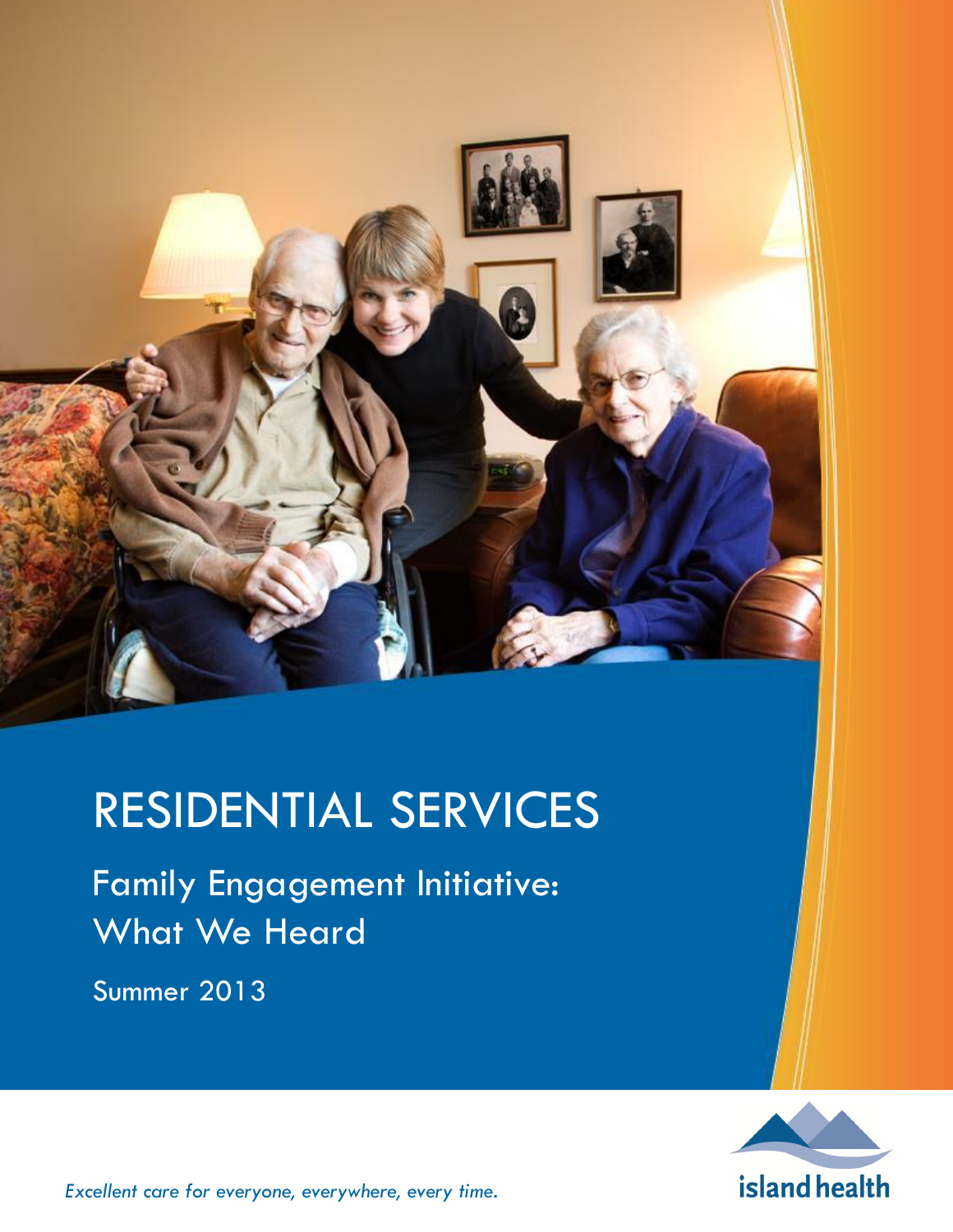# **A C K N O W L E D G E M E N T S**

We would like to thank the many family members, friends and representatives who took the time to complete our survey. Many of you provided additional written comments, sharing your experience and ideas on how we can continue to improve our partnership in the care of clients in residential care facilities. Your input is greatly appreciated.

Thanks go as well to the management and staff in the residential care facilities across the region, for their support and assistance in developing and circulating the survey, and in providing insights and ideas for using the information we received.

This report also benefited from the insight and advice of patient and family representatives from the Continuing Health Services Client Advisory Committee and the Island Health Patient Advisory Council.

Vancouver Island University MBA student, Stephanie Dauncey, designed the survey tool and compiled the large volume of information received as part of her graduate studies, with assistance from Nancy Mayor and Heidi Krebs, administrative assistants at Island Health.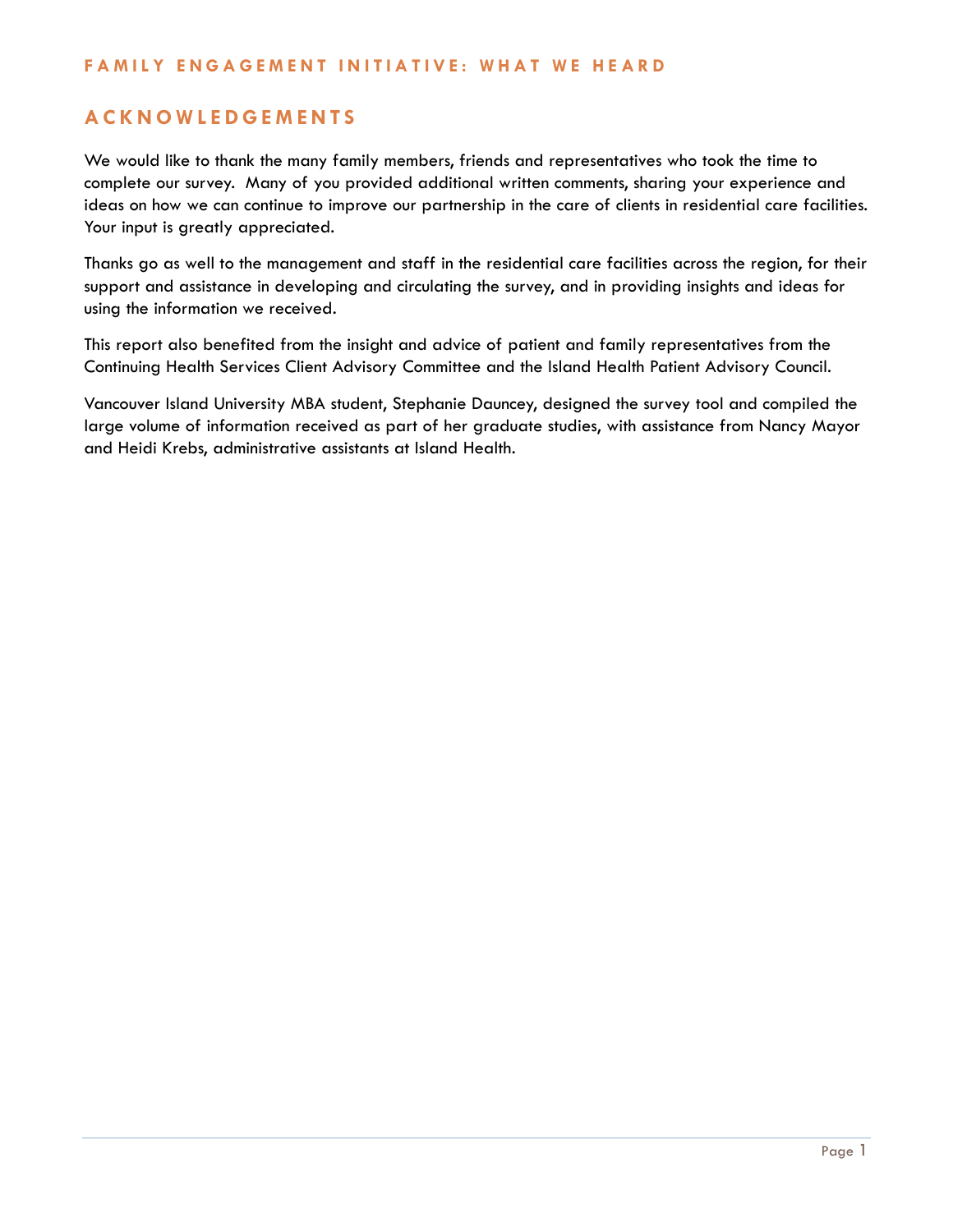# **INTRODUCTION**

Health care is currently experiencing a major period of change - not only on Vancouver Island, but around the world. The increasing prevalence of chronic disease and the impact of an aging population has major implications for the way that health care is delivered, and means that many people will be managing health challenges over long periods of time.

Living with a chronic health condition is often described as a journey, rather than an event. As we age, the likelihood that we will have at least one chronic health condition increases. Over the course of many years, seniors may manage their own health, with assistance from the family physician, family members and friends – as well as community health services – to remain independent and to maintain their personal lifestyle for as long as possible at home. When a person, or their family on their behalf, makes the decision to move to a residential care facility, it is because care needs can no longer be managed at home, despite all best efforts.

Because of this, people who move to residential care now have very complex health care needs and may require admission as a result of advancing dementia, the loss of a spouse or caregiver, or a need for 24 hour nursing supervision to manage symptoms and activities of daily living.

As the needs of clients admitted to residential care has changed, so has the needs of the family and friends who love and support them. We wondered whether the way facility care staff communicate with families is meeting their needs, and whether there were other factors we should consider to better align with the interests and priorities of family members. We often hear input from individuals or groups on a particular issue or concern – but we wanted to directly ask the families and friends of our clients for their perspectives on engagement in their loved one's daily care at the facility.

The *Residential Services Family Engagement Initiative* was designed to gather this input from family, friends and representatives of people living in Island Health funded residential care facilities. To facilitate this, a short survey was developed to ask for input from the contact person (family, friend or legal representative) on record for all residential care clients across Island Health. The survey asked how respondents participate with their loved one's care, their priorities for receiving and sharing information, and education and support on both an individual and group level. More than 1,000 individual responses were received from 54 of the 61 facilities across the region.

This is what we heard.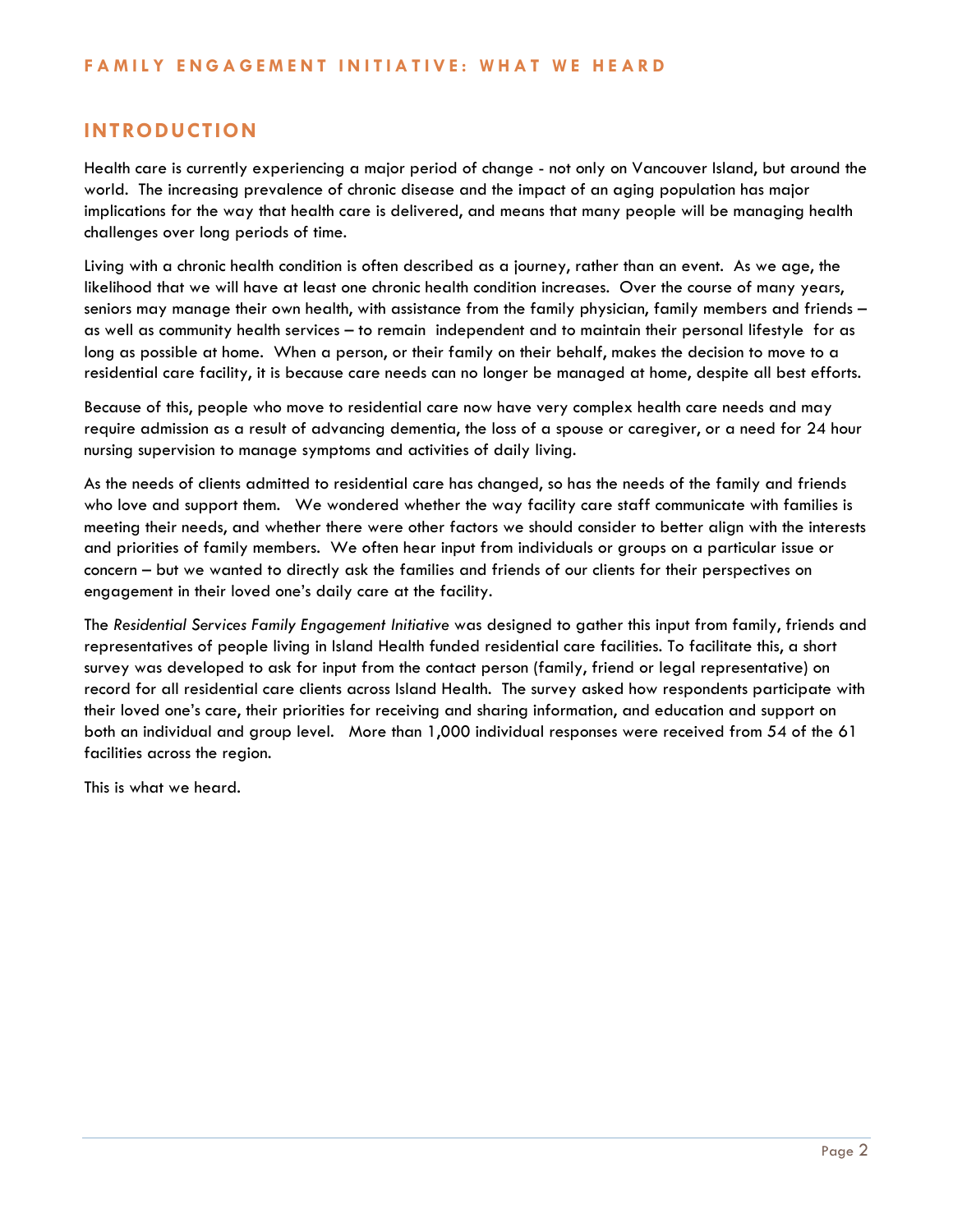# **METHODOLOGY**

A simple set of survey questions was developed by a small working group consisting of facility managers, program leadership and a graduate student from Vancouver Island University. Further input was provided by staff with expertise in evaluation and communications. The survey was developed in an online format; with paper versions available for those who may prefer to complete the survey that way.

Each facility circulated an invitation to participate in the survey to the individual on record as the main contact for each of their residents. The invitation provided the weblink to the online survey, and let families know how to get a paper version of the survey if they preferred. For those who completed the survey on paper, a mailing address was provided, and facilities also provided an option to collect completed surveys at the facility to return them to the working group.

Survey questions incorporated opportunities for families to provide additional written comments if they wished to provide further feedback or information that may not have been captured in the questions.

Invitations were sent to families in January and February, with several months allotted for the return of completed surveys to ensure enough time was allowed for facilities to get the invitations circulated and for residents' family and friends to participate.

At the close of the survey, 556 surveys were completed online, and 597 paper surveys were returned, for a total of 1,153 responses; a response rate of more than 22 per cent. Although individual facility response rates varied, a fairly consistent rate was achieved in each area of the Island.

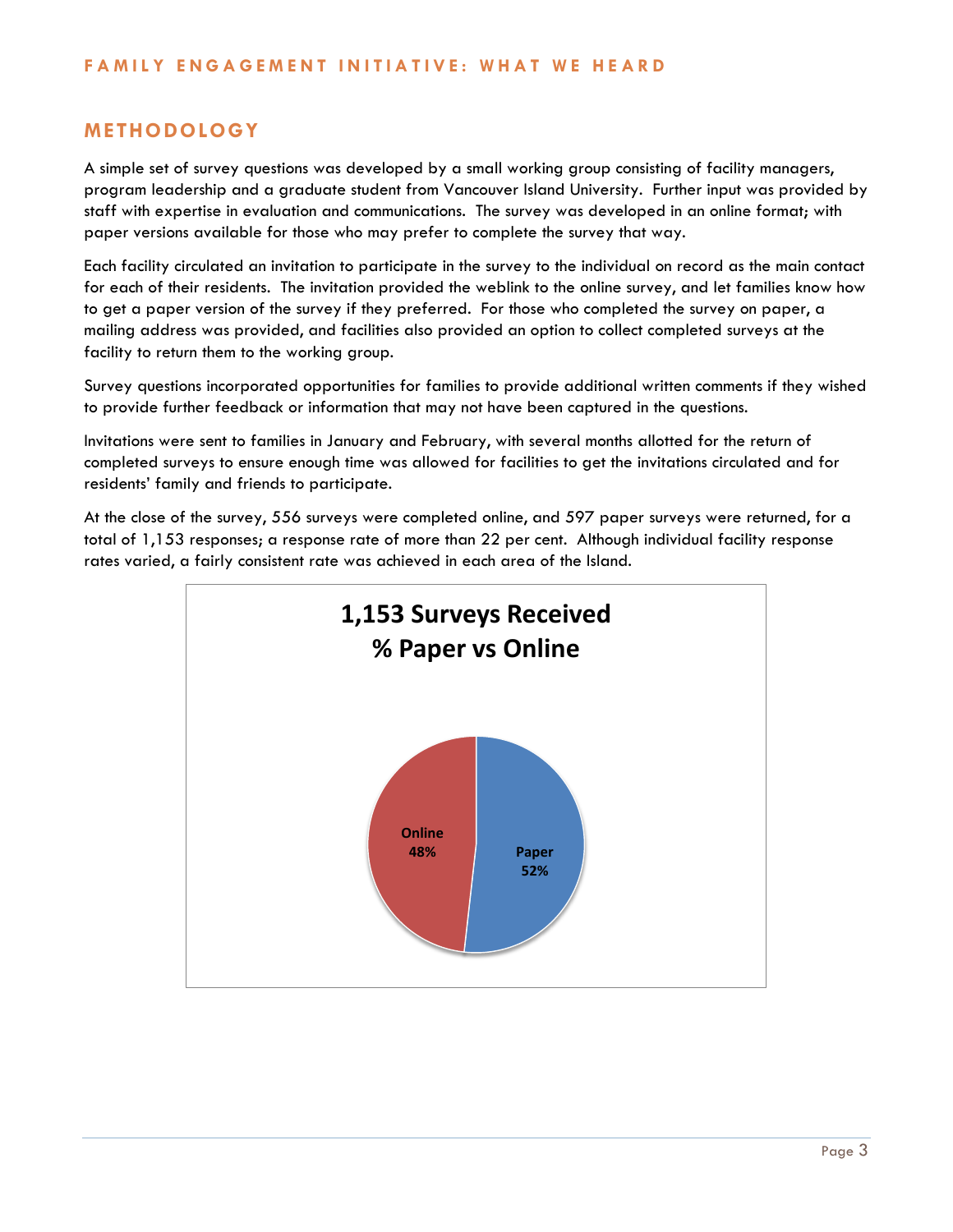# **RESPONSES**

#### **Who are the Primary Contacts?**

Information provided by respondents indicates that most of the primary contact persons for residents are family members, most commonly adult children or grandchildren of the resident. Spouses and other relatives, including siblings, nieces and nephews make up the next largest segment of primary contacts, with legal representatives or friends making up the remainder.

This has significant implications and is especially of interest in understanding the information provided regarding challenges to regular visiting, communication needs, and interest in group versus individual activities.

| <b>RESPONSES BY AREA</b> |             |                                                |                                        |
|--------------------------|-------------|------------------------------------------------|----------------------------------------|
| Area                     | # Responses | <b>Total</b><br><b>Resident</b><br><b>Beds</b> | % Resident<br><b>Beds</b><br>Responded |
| North Island             | 130         | 602                                            | 21.59%                                 |
| Central<br>Island        | 394         | 1811                                           | 21.76%                                 |
| South Island             | 613         | 2777                                           | 22.07%                                 |
| Not Named                | 16          |                                                |                                        |
| <b>Total</b>             | 1153        | 5190                                           | 22.22%                                 |



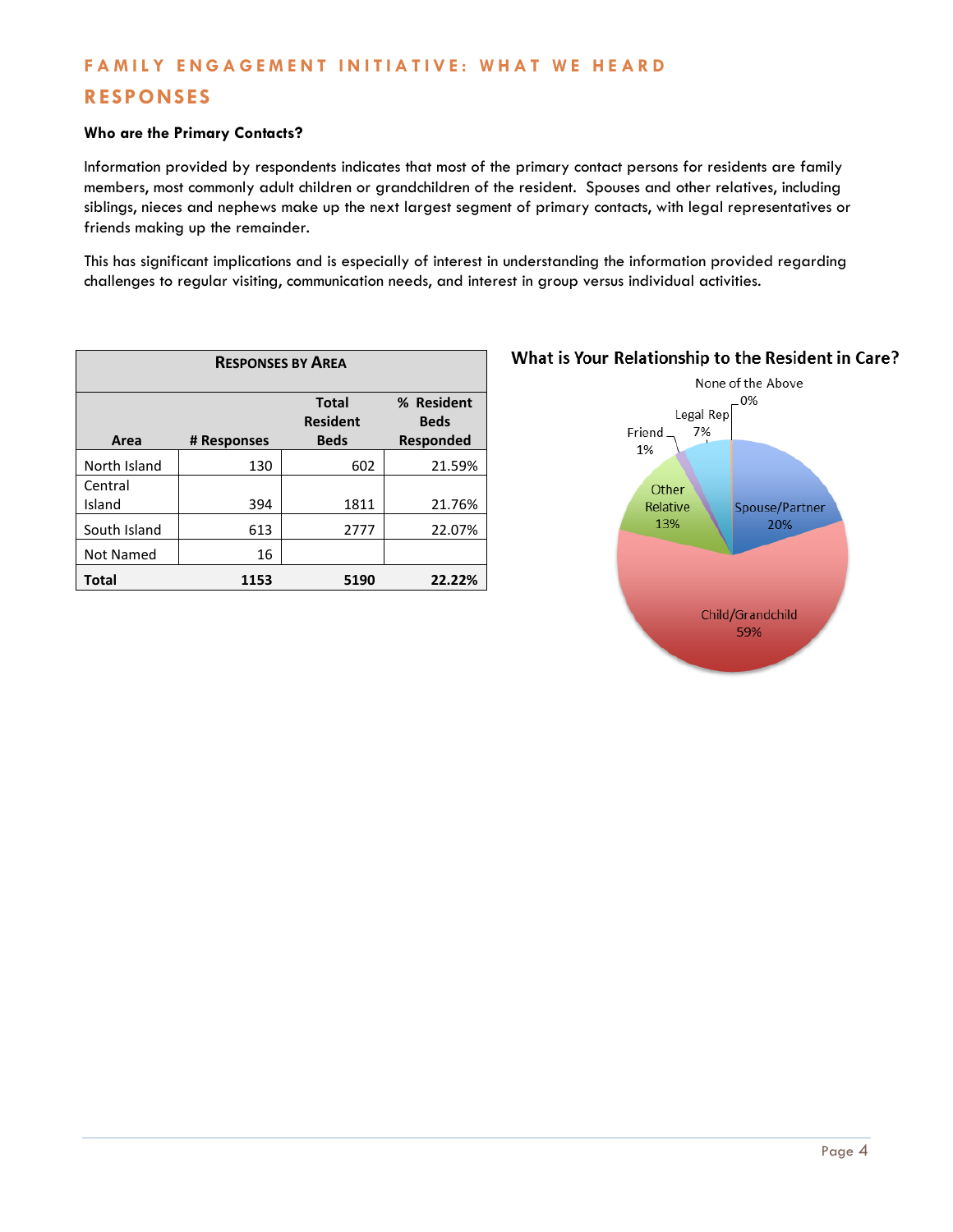#### **Level of Satisfaction with Engagement**

The majority of respondents indicated that they were happy with their current level of engagement and communication with the care team at the facility. Further information provided through the written responses demonstrates both good examples of what has worked well at some sites, and ideas and suggestions to help families connect more easily.



## **Visits from Family**

Responses on the frequency with which family members were able to visit their loved one varied significantly- a wide range between several times per week to monthly.

Many respondents indicated they were not able to visit regularly, or as often as they would like, most often as a result of distance, work or family obligations. For some, their own health issues or other factors, such as concerns with upsetting the resident, difficult behaviours, or other family issues have reduced their visits.

## **Factors Influencing Less Frequent Visits**

*'Visit 2-3 times a week and have good communication from support* 

*'I would value a time log, initialled by the staff so family would know when they were last checked on.'*

*'I like the telephone contact when there are changes in my parent's* 

*'I find all the staff approachable and informative. The news letters are giving me all the information I currently need and will inquire if I* 

*'My mom's caregivers are* 

*staff'*

*excellent!'*

*condition'*

*need more.*

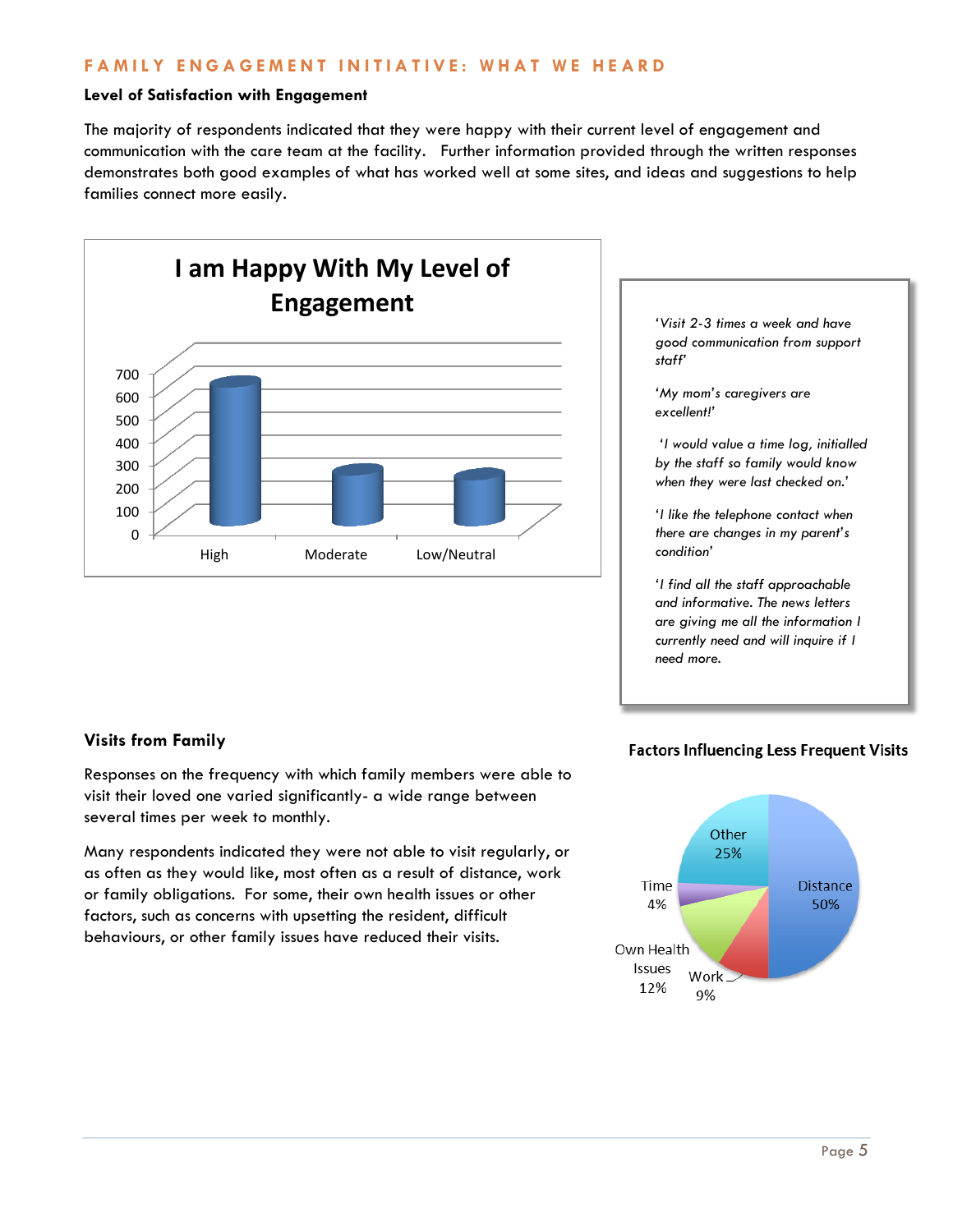#### **Priorities for Individual Information**

For interactions about their loved one's care and status, although respondents were clear that all of the options mentioned were important – having an individual contact who can provide information about the resident was the highest priority.

Written comments provided valuable additional input. Families provided many examples of practical information about daily care and activities they find valuable to receive. These include how well the resident is doing with daily activities such as eating, dressing and mobility, participation in activities, or changes in health, mood or behaviours. Most commonly, families cite telephone contact as their current method of gathering and sharing information with the care team, although many indicated they would like to be able to access options such as email, active website content or other electronic tools.



*'I usually just talk to the Unit Nurse or RN.'* 

*'Regular updates via email from the staff would be welcome.'*

*'Just keep us up to date.'*

*'I would like more everyday information – which I do get casually from some.'*

*'We do live out of town so would be helpful to talk to someone on a regular basis.'*

*'Some way to have a chart or whiteboard where I can leave messages for caregivers and they can leave messages for me.'*

*'I live in town, and visit frequently – but would appreciate all of these.'*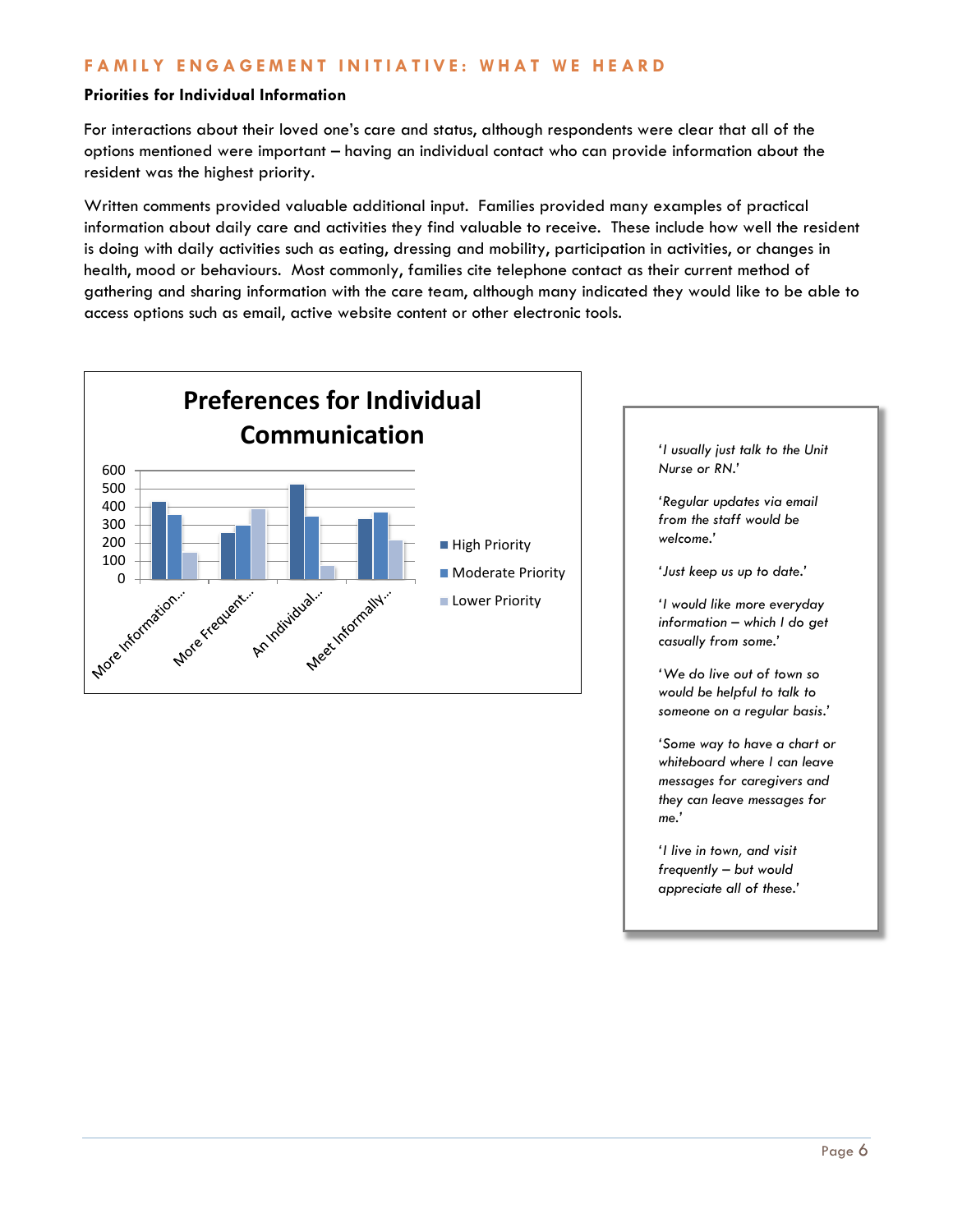#### **Discussing Care Needs and Health Concerns**

When families need to discuss specifics about their loved one, or any concerns they have with their care or their health condition, they strongly indicate that a private discussion with the nurse or members of the nursing team on the unit is their preferred approach. Text responses confirmed this preference, with many respondents noting that they feel the team that provides the daily care is the best source of information for them.



'*My best communication about my husband comes from the nurses/care aides who know him.'*

*'The Director of Care and Manager have always made themselves available.'* 

*'We find the care team receptive and responsive. They are usually already aware of concerns we raise, or open to inputs available for my concerns.'*

*'I find it very frustrating not to have one person I can contact about Mom's care'*

*'Depends on the issue. Most are resolved with nurses on floor.'*

*'I have found one-on-one to be unsuccessful.'*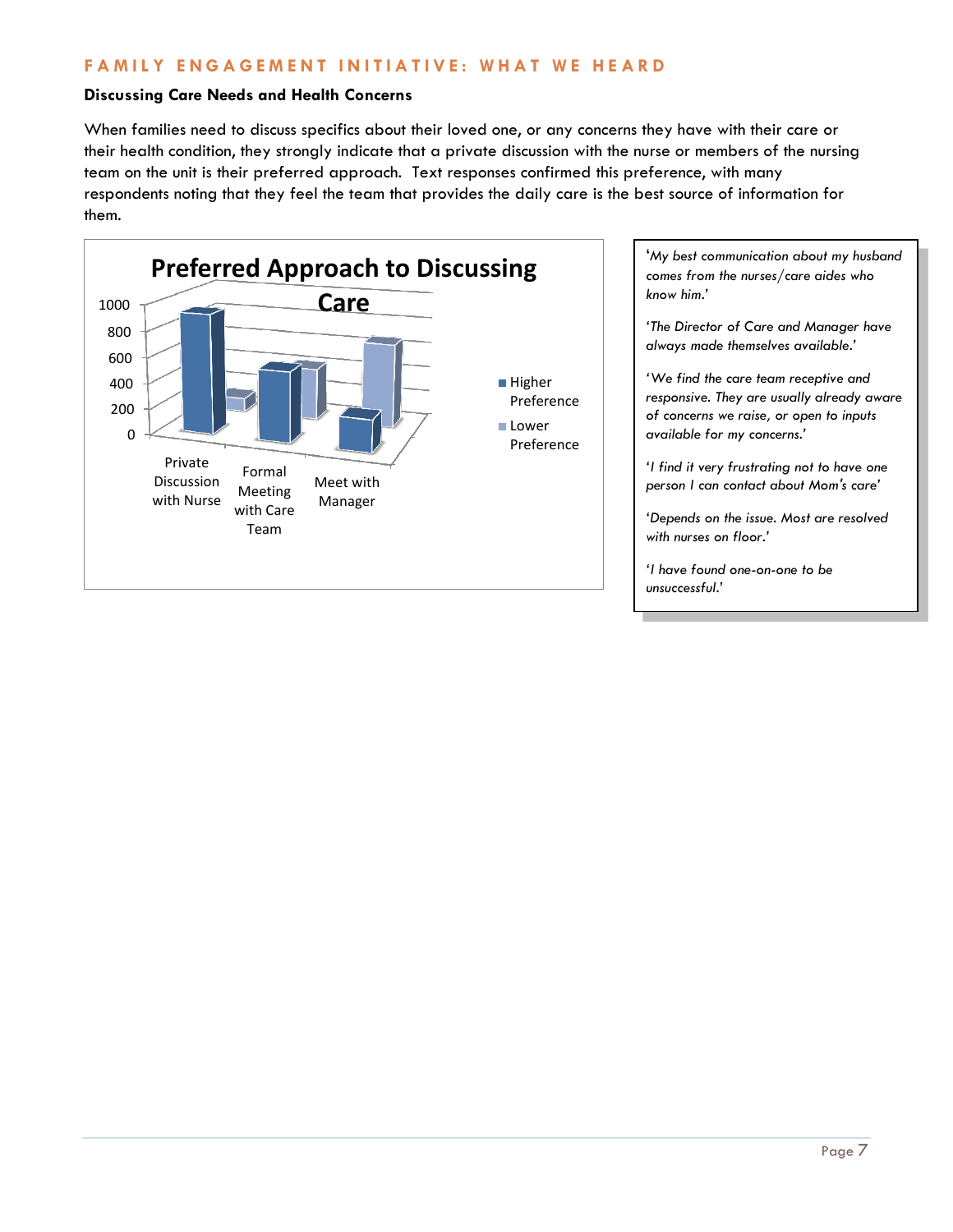#### **Dealing with Concerns or Complaints**

Over the past several years, Island Health has worked to improve the availability of information on how to raise concerns or questions about services and care. We wanted to know if this has made a difference – and whether families felt they have enough information to raise any concerns they may have with confidence. In their responses 762 respondents (67%) indicated they have enough information, 296 (26%) indicated they sometimes have enough information, and 78 (7%) responding that they did not have enough information to raise concerns or complaints.

Written comments provided a wide range of additional information – including details of issues of concern, and other aspects of the process of raising concerns that remain an issue. Chief among these were suggestions to ensure that staff 'close the loop' on concerns raised so families are informed of the resolution, or the issues involved. Additionally, many respondents requested more proactive information so that families feel they are being kept informed.

'*Would like to be phoned or told if she is having problems without having to ask.'*

*'So far staff have been excellent at answering questions, but it would be great to have a 10 – 15 minute review of health and activities.'*

*'I don't get enough information about how my dad is doing.'*

*'Sometimes I get conflicting information from different staff.'*

*'When we raise concerns, we don't know if they are handled.'*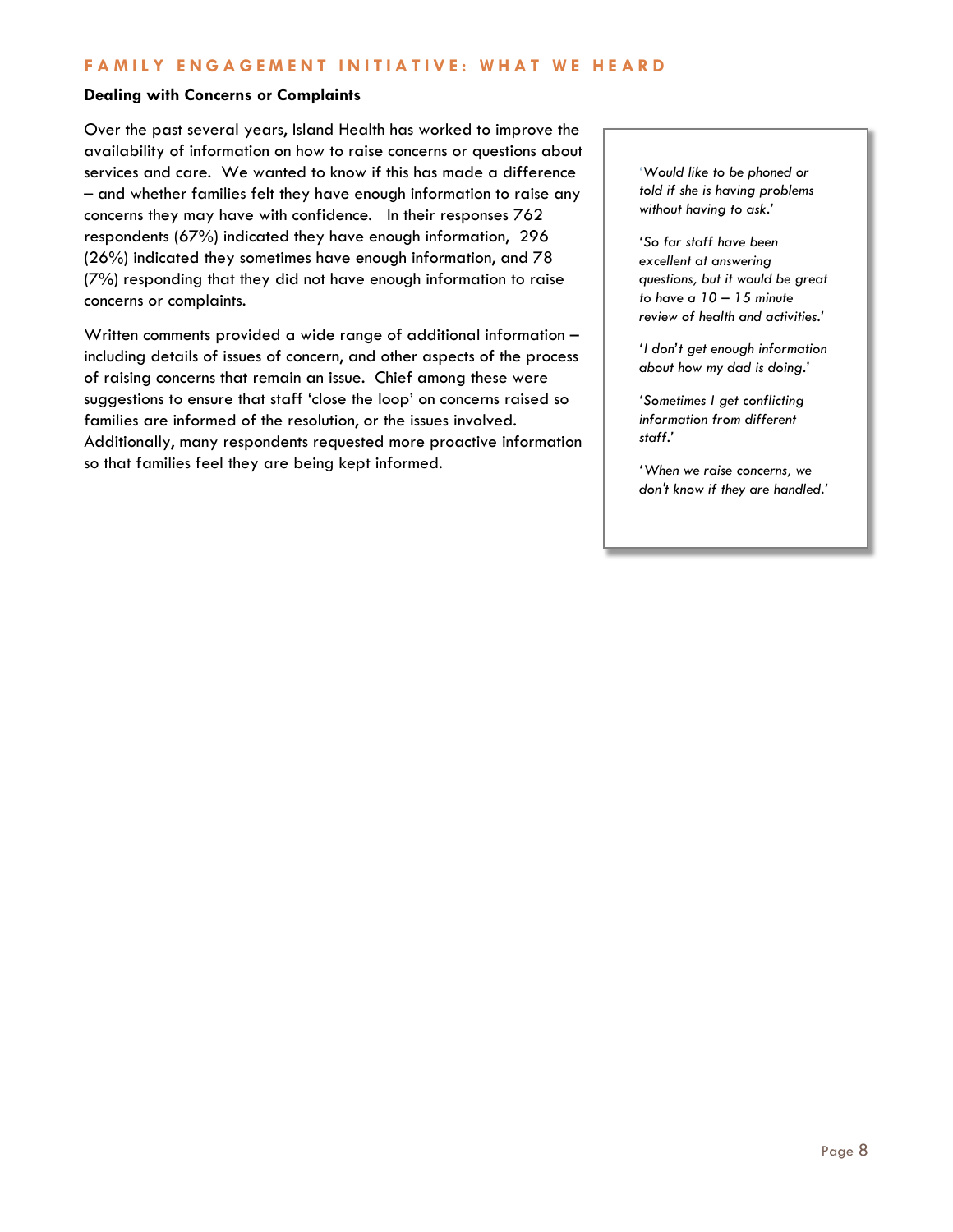#### **Family Councils**

Family Councils are voluntary, self-led, self-determined and democratic groups that can include residents, family, friends, and legal representatives, and staff. Their purpose is to advance the quality of life for the facility's residents. These groups meet regularly to discuss common interests, provide support, education and a forum to voice concerns or issues.

Most respondents indicated that they do not participate in the Family Council at their facility. This is not surprising, especially in light to information provided earlier in the survey. With families juggling personal responsibilities, distance and their own health challenges, attending a separate group meeting can be difficult to do.

#### *Choose to Participate*

For those who *do* participate in their facility's family council, a balance of positive aspects were noted, with family councils valued as a supportive group for discussion of questions or concerns, its role in improving understanding of the facility, sharing health information and providing a venue to connect with other families.



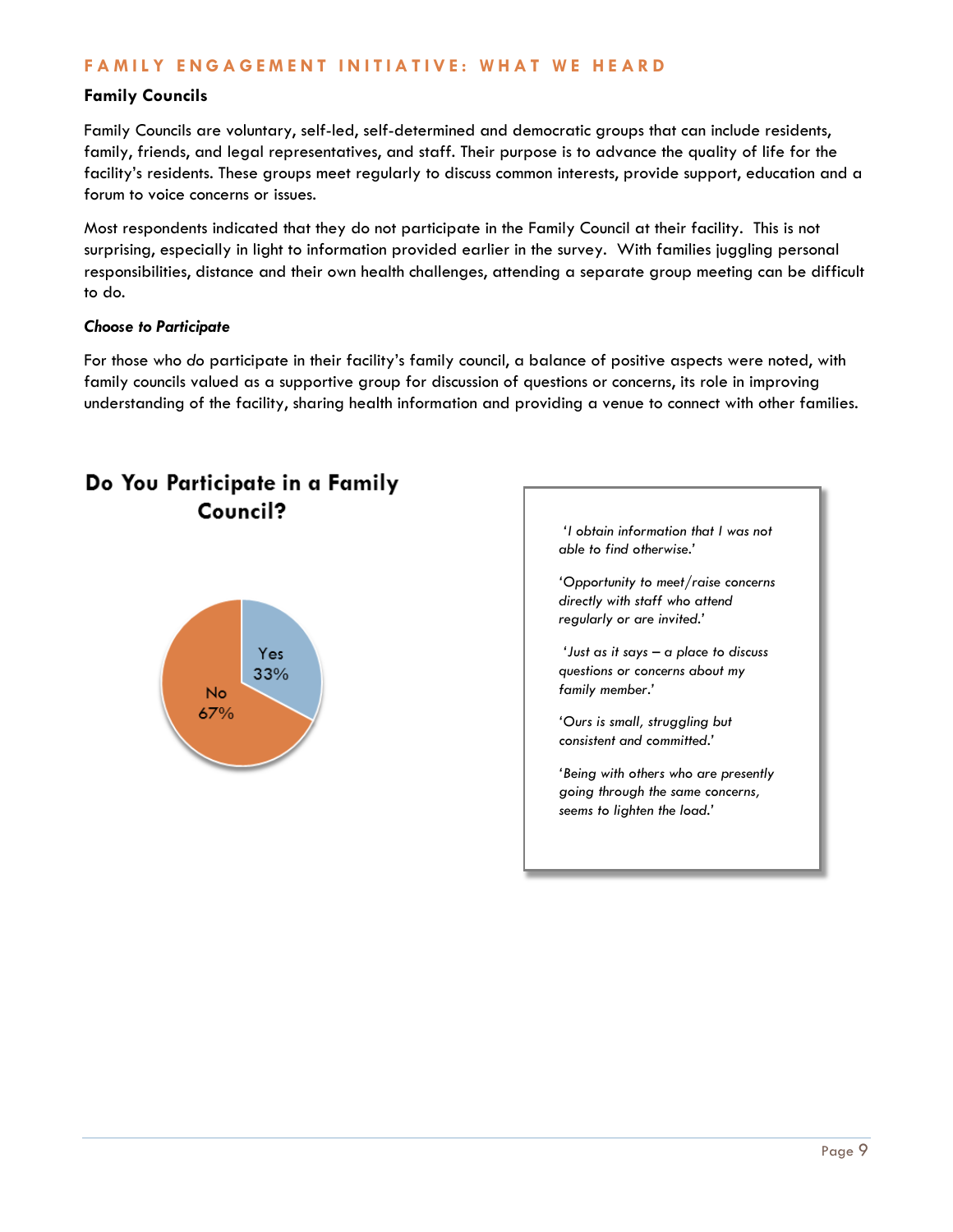#### *Choose Not to Participate*

For those who do not participate in Family Councils, information from respondents indicates a primary focus on their loved one at an individual level for a variety of reasons.

A wide range of additional comments were provided to give more information on family perspectives, including challenges of distance, time and availability, the complex health conditions of the residents – and a priority on spending the time they have being with the resident. Several respondents indicated they are involved in volunteering or in other community support programs, which are important to them and provide the support they need.



Page 10

*'Often the meetings aren't convenient for me.'*

*'Too many other obligations...'*

*'Between my mother, my family responsibilities, maintaining a home, a 40 minute commute to and from the care facility , managing necessary paperwork, plus Dr. appointments and weekly visits, I am* 

*kept extremely busy.'*